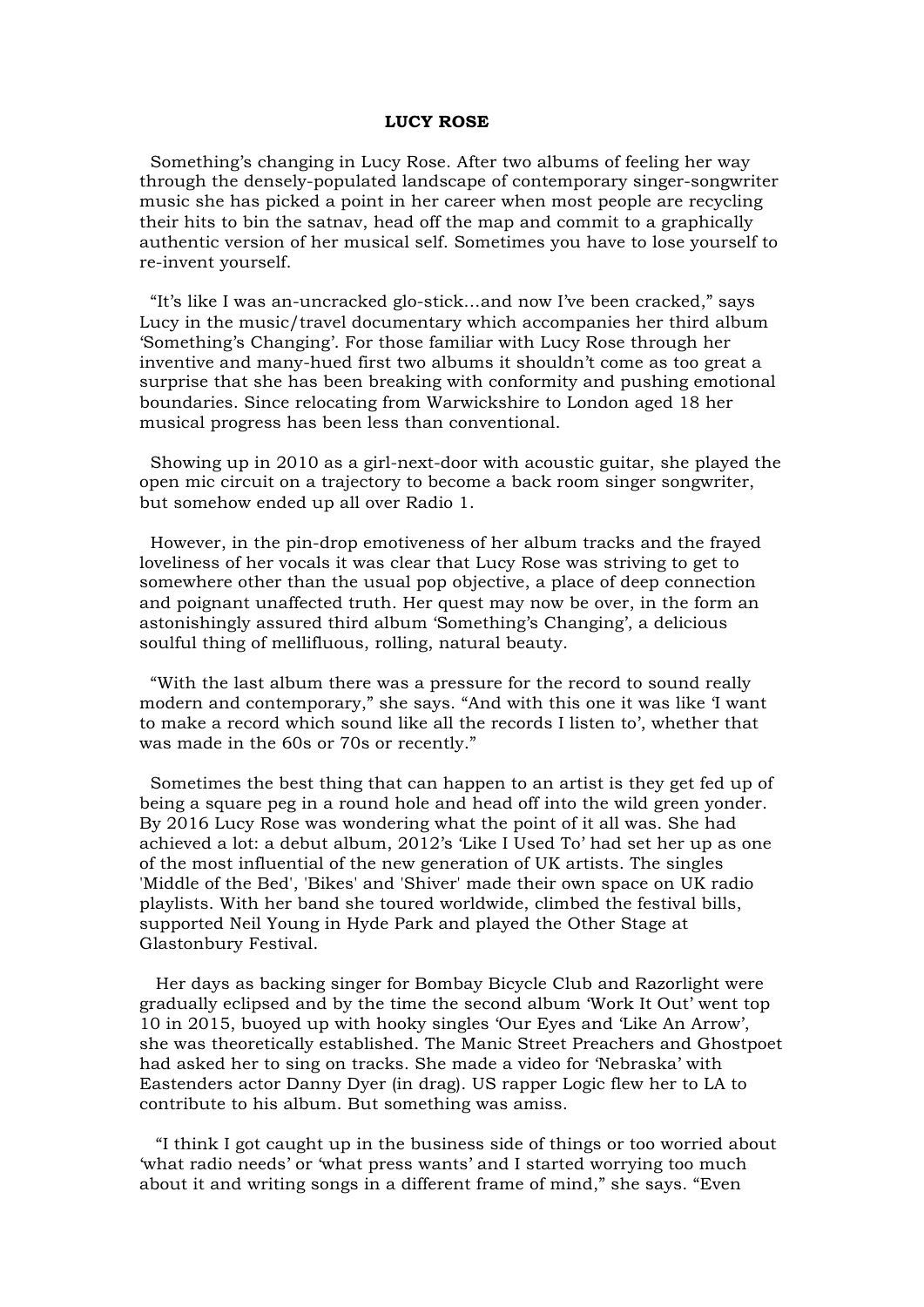though I didn't think I was at the time, it must have seeped in, all of that business side of things, which is not what music should be about. And then once the second album came out, I realized I should never have got caught up in all of that, because it really is nonsense."

 The opportunity to push back against the nonsense came in spring 2016 when the volume of tweets coming from Latin America and the realization that her most listened to city on Spotify was Mexico City gave birth to the seed of an idea. Offer her fans in Latin America a deal: "If you book me a gig, I'll come and stay". It was a 'loco demente' plan but the outcome was far more fruitful and inspiring than could have been imagined.

 For two months Lucy, her guitar and her backpack toured Ecuador, Peru, Chile, Argentina, Paraguay, Uruguay, Brazil and Mexico, playing free shows, staying with fans and "falling back in love with making music". The documentary of her experience there, fans blocking the street outside a gig above a launderette, trying to sleep on endless inter-city bus rides, connecting with a friend-fan who tells her "*for me music is God*", living with families in out of the way towns and overwhelmed by the kindness and faith in music of those she met, is deeply moving.

 "Music is actually more than music for most people in the world," says Lucy. "Lots of my friends and family won't have that connection to music like the people I met, but to them it's more than just having background music when you're cooking, it's saved them in some sort of way.

 "The documentary is a big part of this record and I think it explains why that trip was important and why it lead to me making the record that I've made. The trip gave me confidence to do things like record in just one take and the songs came more easily."

 Surfing on the insights of her travels, Lucy set out to make the third album her own sweet way. Real emotions, unprocessed, people playing in the same room, and if she wanted the bass to sound like Scott Walker's bass that would happen. Through a friend of a friend she hooked up with Brighton producer Tim Bidwell, and in the studio in his house found the ideal place to explore the evocative intimacy and widescreen sweep of the new songs.

 "I spent the first day there and was getting back on the train at six o'clock and I'd already said to Tim that I want to make a record with you, my intuition was just saying this was the right place."

 "Tim brought a lot of 'keeping the vision strong'. There were a couple of moments where I was worried that it was suddenly too low fi in some ways and he was like, "You have to commit to this, we've made the whole record like this"."

 Every week Lucy would take the train to Brighton. The record was made in a remarkably fluent 17 days. Major contributions were made by Tim's in house bassist Ben Daniels and drummer Chris Boot (soon to head out as part of the live band) as well as guest appearances by Daughter's Elena Tonra, Bear's Den's Marcus Hamblett and Matthew and The Atlas' Emma Gatrill. On two tracks vocal harmonies are provided by The Staves ('Floral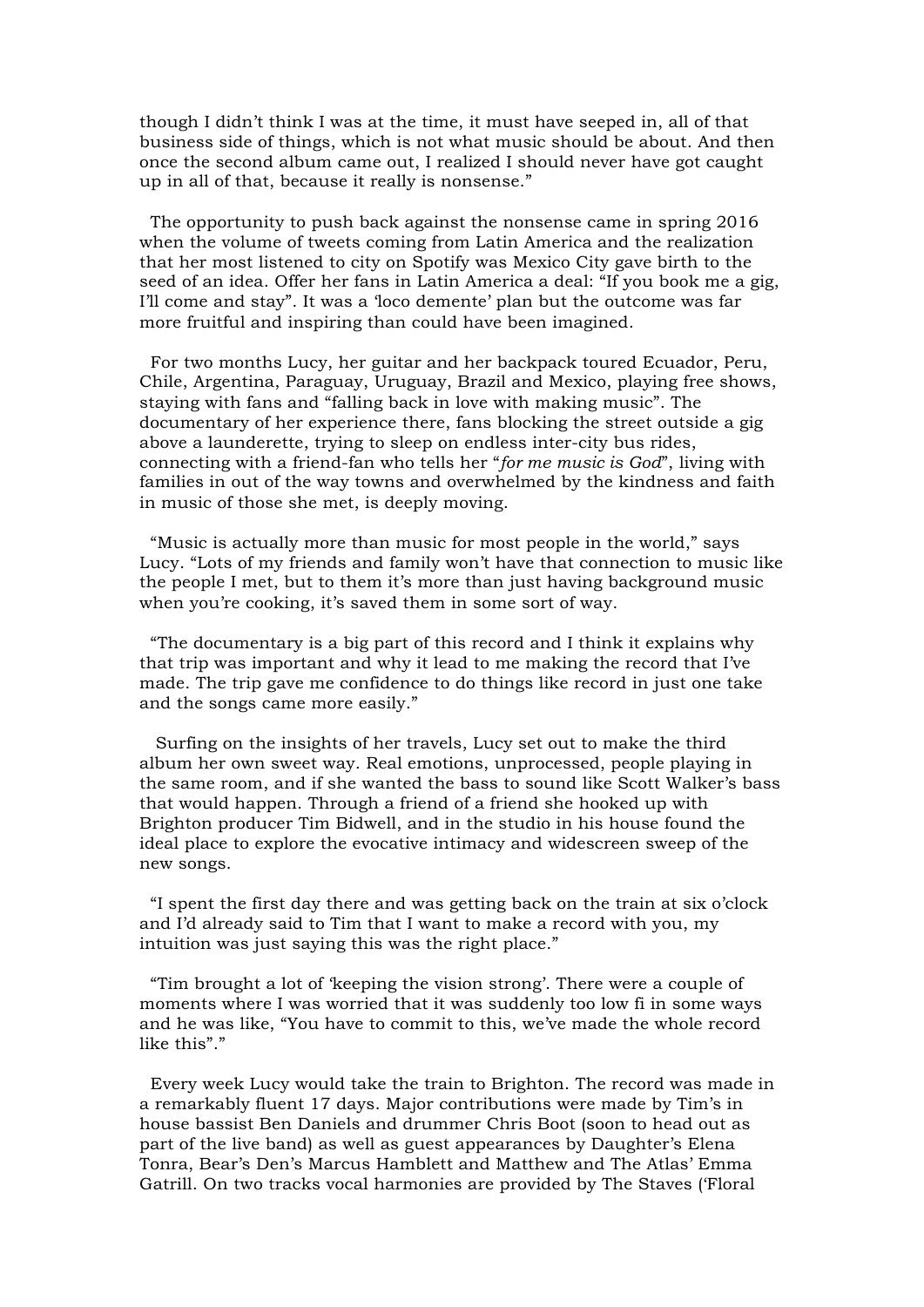Dresses' and 'Is This Called Home'). Meanwhile the experiences in Latin America add to the very human heart of the record.

 "The songs just came more naturally after that trip, and from feeling good, and from learning so much about myself. And it's also that I feel the most comfortable in my own skin that I've ever felt in my life. So there is a lot of searching but there's been a lot of discovery which is on this record as well."

 If 'Something's Changing' is an artistic peak perhaps the explanation is nothing more complicated than that it occupies that rarely located territory of truly empathic musicianship and songs which mean something. "*It's just a song, but without it would I have told you this*," sings Lucy setting out her stall and opening the album with the harp cradled 'Intro' before unfurling a ten-song run of her most complete writing yet.

 'Is This Called Home' rises on feathered string arrangements: "the words were initially inspired by, I guess, the travesty with what's going on with the refugees"; the strummed lilt of 'Strangest Of Ways' searches for belonging in nature; the flawless Lucy/Staves voices of 'Floral Dresses' belie the questioning subject matter: "I think there's a big part of me that felt like I'm not the right type of girl in many ways because I'm not really a 'regular girl'".

 The skittering strings and piano of 'Second Chance' give advice on selfbelief; the deep still pool of 'Love Song' commits to lifelong love; 'Soak It Up' takes it's time on a Neil Young-ish meander and the yearning 'Moirai' (the Greek God of fate) sympathises with the unfulfilled "I wanted to say 'Fate you've let me down.".

 Not all the songs devote themselves to contemplative seriousness. 'No Good At All' charts a sunnier course, with something close to a soul funk chorus. 'Find Myself' is positively groovy.

 "Some of the record has a real 70s soul feel to it. Al Green was definitely thrown round as a reference and even Carole King, she's a singer-songwriter but she was so on the line of soul as well."

 When the album resolves into the shimmering brass and strings upswell of 'I Can't Change It All' its clear that the inspiration taken from breaking free of the nonsense has allowed for an album of truly remarkable emotional articulacy.

 "'I Can't Change It All' is very inspired by the people I met in Latin America, and I wanted to do something to help them," she says. "But at end of it I just thought there was actually very little I could do, and I felt like the only thing I could do was write an album, or write a song for them, and that's kind of where it came from."

 With a new partnership with Communion Records and an exciting new band for touring, Lucy Rose is as revitalised as it gets. This year for some dates she'll tour alongside the documentary, returning to Latin America first and then India, Europe, the US and Asia. Her heart and soul stuffed backpack is going to see a lot more airports. And if 'Somethings Changing' does the job it should do, she'll finally get the recognition she deserves as one of the UK's best songwriters, and a true believer in the power of music.